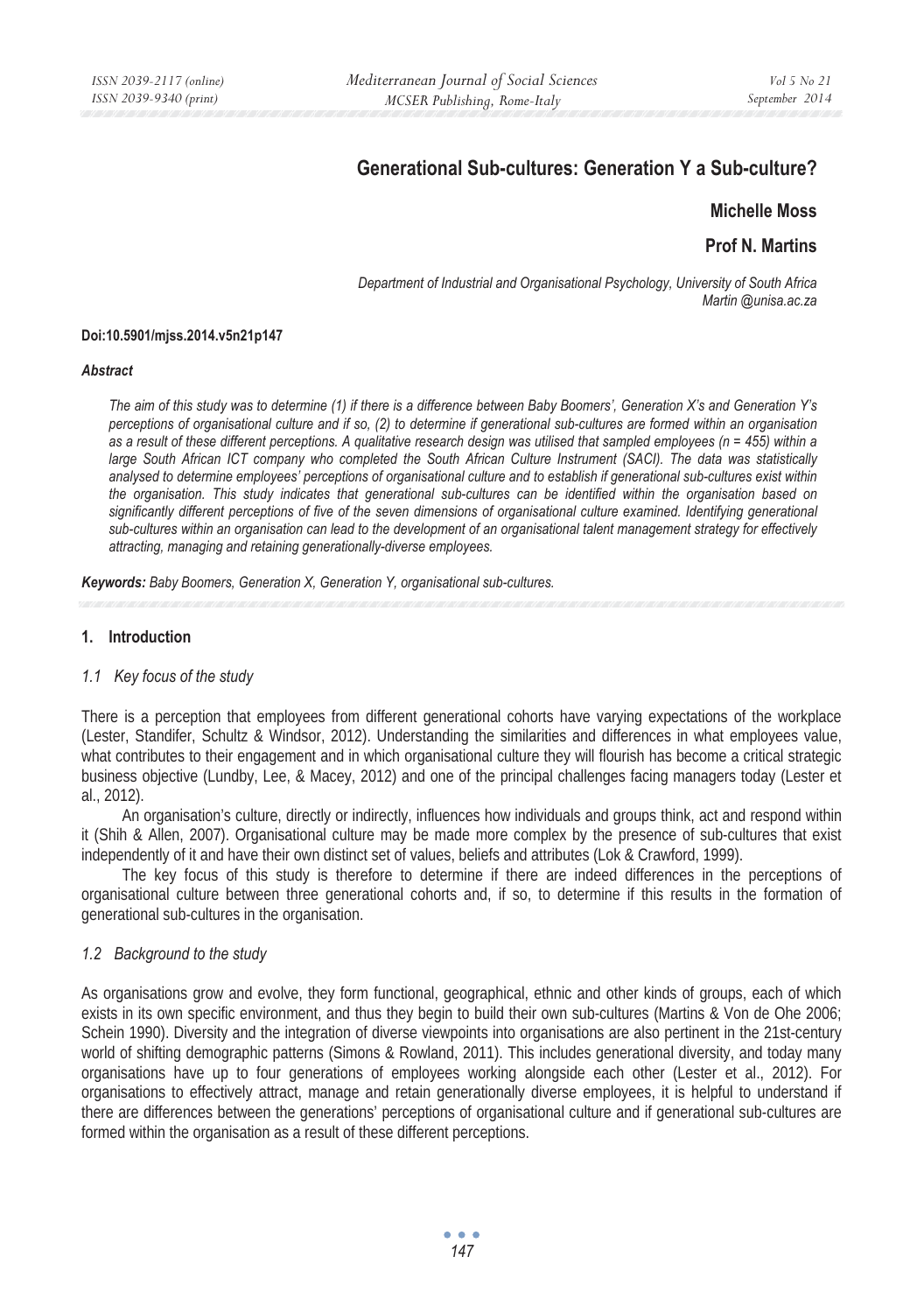### *1.3 Research objectives*

The objective of this study was to determine

- (1) if there is a difference between Baby Boomers, Generation X and Generation Y employees' perceptions of organisational culture, and if so
- (2) to determine if generational sub-cultures are formed within an organisation as a result of the different perceptions

#### *1.4 The concept of organisational culture*

#### *1.4.1 Organisational culture research*

In 1979, Pettigrew introduced concepts such as beliefs, ideology, language, rituals and myths which were widely used in sociology and anthropology and illustrated their applicability to organisational behaviour. He believed that these concepts were useful in understanding how organisational cultures are created. This sparked the interest of many academics and practitioners and the ensuing interest and dominant status that the "concept of culture" gained over the next few years was seen as a fad that would pass among managers, consultants and academics (Beyer & Trice, 1987; Hofstede, Neuijen, Ohayv, & Sanders, 1990). Interest did not wane, however, and instead led to the development of a plethora of different theories, models and frameworks aimed at explaining organisational culture as well as its impact on and relevance to organisations (Dauber, Fink, & Yolles, 2012).

There are enormous variations in the definitions of organisational culture, especially since the concept lends itself to a broad variation of disciplines and research orientations such as anthropology, sociology, management studies, political science and industrial psychology (Alvesson, 2013). A sense of shared values and norms is a common thread in many definitions of organisational culture (Siehl & Martin, 1983; Koberg & Chusmir, 1987), but admitting that this is not a particularly rich conceptualisation of culture, other researchers have expanded the concept to include a common instrumental set of attitudes towards the activities and the settings people are engaged in, which serve as a foundation for an organisation's management system as well as the set of management practices and behaviours that both exemplify and reinforce those basic principles (Alvesson,1987; Denison, 1990).

Martins' (1989, 2006 p.92) definition based on Schein's (1990, p.111) work draws attention to the relationship between behaviour and the creation of organisational culture more clearly. He defined organisational culture as "an integrated pattern of human behaviour which is unique to a particular organisation and which originated as a result of the organisation's survival processes and interaction with its environment. Culture directs the organisation to goal attainment. Newly appointed employees must be taught what is regarded as the correct way of behaving".

Organisational culture is therefore viewed in this study as encompassing a system, or many systems, of deeplyrooted values and norms that are shared by employees and that direct their behaviour (Kinicki & Kreitner 2009; Martins & Martins 2004; Odendaal & Roodt 1998). The concept of organisational sub-cultures as a system within a system is inferred in this definition.

## *1.4.2 Models of organisational culture*

The single greatest challenge regarding organisational culture research has been the difficulty in establishing a single orienting paradigm by which research findings can be accumulated (Dauber et al., 2012; Moon, Quigley & Carson-Marr, 2012).

Based on authors' definitions of organisational culture, various models have been developed and include elements such as beliefs, ideology, language, ritual and myth (Pettigrew,1970); symbols, heroes, rituals and values (Hofstede et al., 1990); artefacts, values and underlying assumptions (Schein, 1990); artefacts, values, assumptions, symbols linked by symbolisation, interpretation, manifestation and realisation (Hatch, 1993); history, values and beliefs, rituals and ceremonies, stories, heroic figures, the cultural network and corporate tribes (Deal & Kennedy, 1982); and the organisational system, survival functions and dimensions of culture (Martins, 1989).

Martins' (1989) model encompasses all aspects of an organisation upon which organisational culture can have an influence, and vice versa (Martins, 1989). In addition, because Martins' (1989) model focuses on the dimensions of organisational culture rather than typologies, is applicable to the South African context and is aligned to this research study's overall paradigm perspective, it was chosen to form the foundation upon which this research study was based.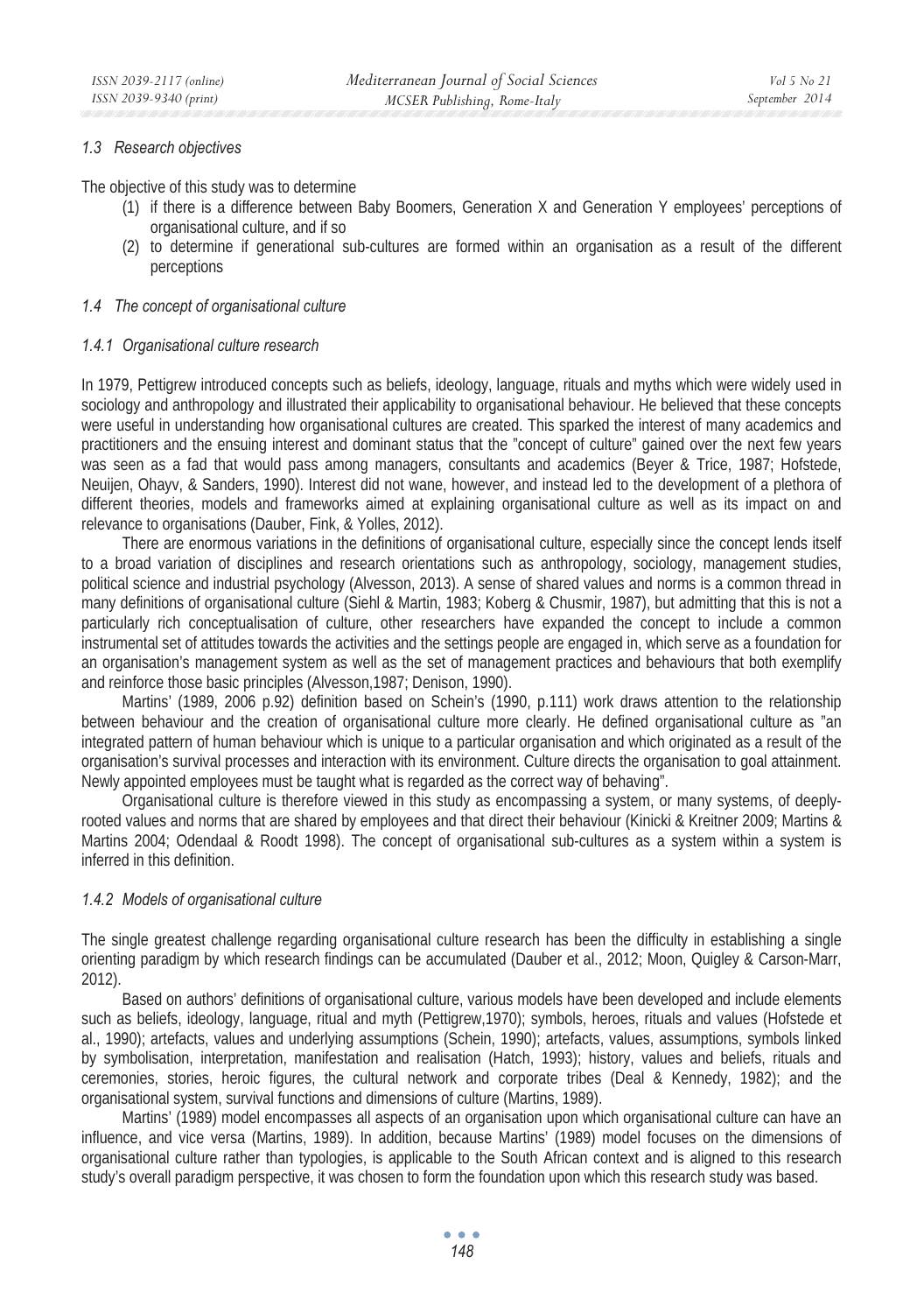### *1.4.3 Sub-cultures*

The possibility that sub-cultures exist independently of organisational culture and that small groups within the organisation may have their own distinct set of values, beliefs, attributes, practices and behaviours has also been raised by many scholars and practitioners (Bellou, 2010; Lok & Crawford, 1999).

Although there is some debate about the power and influence of the leader on creating organisational culture and sub-cultures (Schein, 1992; Martin & Siehl, 1983) there is some agreement amongst researchers and practitioners regarding the sources of organisational sub-cultures. Suggestions include personal characteristics, personal biographies, positional characteristics, and task exigencies (Jermier, Slocum, Fry, & Gaines, 1991); departmental groupings, geographical distribution, and the influence of a specific manager (Martins & Von der Ohe, 2006); and shared experiences and the set-up of the organisation (Crough, 2012). Not all of these sources will necessarily form sub-cultures within an organisation, and Simons and Rowland (2011) make an important point that despite the presence or absence of sub-cultures, the organisation itself still serves as a point of connection for individuals and groups.

It is helpful to put the relationship between organisational culture and sub-cultures in perspective. Some scholars propose that the appearance of a singular organisational culture is reserved for the external public, while the internal reality of organisations is various interlocking, nested and sometimes conflicting sub-cultures (Jermier et al., 1991; Martin & Siehl, 1983).

Lok, Westwood, and Crawford (2005) support this notion and comment that organisational culture as a construct applied to the whole of an organisation is useful in differentiating one organisation from another in inter-organisational studies, but it has limitations when trying to explain people's intra-organisational behaviour because of the complexity of sub-cultures present. This again highlights the need for researchers and practitioners to be clear on their area of focus, be it external or internal, when dealing with organisational culture and sub-cultures, and to adapt their approach accordingly in order to achieve optimal results. This research study adopts an intra-organisational focus.

#### *1.5 Generational research*

### *1.5.1 Introduction*

Newspaper stories, consultant press releases, magazine articles and increasingly books are exhorting that there are different generational cohorts in the workforce that differ from each other in ways that are important for leaders and managers (Macky, Gardner & Forsyth, 2008; Myers & Sadaghiani, 2010). However, often such reports seem overly generalised and based either on anecdotal evidence or data not open to critical peer review (Macky et al., 2008).

#### *1.5.2 Generational cohort theory*

In 1974, Buss wrote about the importance of describing and explaining the theories around generational differences in order to gain an adequate understanding of generation-related social issues and problems. With four generations represented in the workplace for the first time, the study of generational dynamics in the workplace is taking on new significance and can be seen as one of the primary challenges currently facing managers (Lester et al., 2012; Lundby et al., 2012).

The view of Foster (2013) is adopted in this study, namely that despite the ongoing debate over how to draw the boundaries and describe their contents, generations are conceptualised as a way of categorising people, even if only provisionally.

#### *1.5.3 Who are the generations?*

The three generations classified by Reynolds, Bush and Geist (2008) and used in this study are Baby Boomers (those born between1946 and 1964), Generation X (those born between 1965 and 1981) and Generation Y (those born between 1982 and 2000). This is relevant to the field of industrial psychology because each generation is said to have social, economic, political and other contextual factors that shaped their values and beliefs about work (Real, Mitnick & Maloney, 2010). A brief description of the perceived characteristics of the three generations follows:

(1) **Baby Boomers** are viewed as consensus seekers who are competitive micro-managers and possess a moderate level of disrespect for authority. (Kupperschmidt, 2000). They are seen as valuing collaboration and maintaining a somewhat formal organisational structure, placing workplace priorities over all non-work life,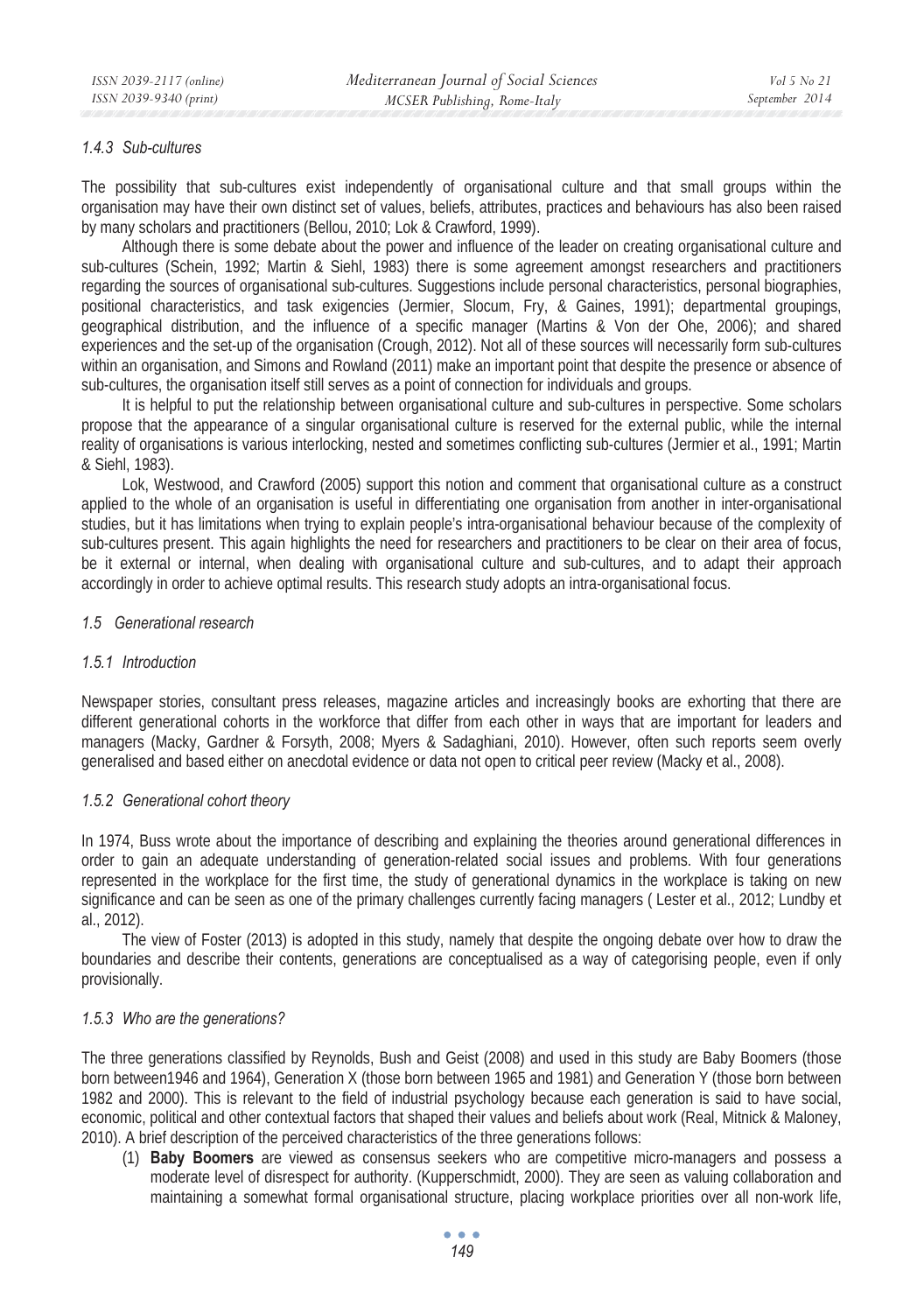including family (Lester et al., 2012). Baby Boomers are currently the largest generational cohort in the workplace in most countries, and they are optimistic and value job security and a stable working environment (Wong, Gardiner, Lang, & Coulon, 2008).

- (2) **Generation X** are considered "latchkey kids" who grew up with financial, family and societal insecurity, rapid change, great diversity and a lack of solid traditions (Smola & Sutton, 2002). Generally, they are seen as cynical, entrepreneurial and self-reliant (Kupperschmidt, 2000). Generation X bring to the workplace wellhoned, practical approaches to problem solving (Smola & Sutton, 2002) and they are perceived to crave higher salaries, flexible work arrangements and more financial leverage (Smola & Sutton, 2002). Generation X are seen as preferring technology-based interactions and avoiding unnecessary face-to-face meetings (Lester et al., 2012). They are disdainful of hierarchy and the word "boss" and they demand managers who are competent and both value and demand rewards and recognition (Kupperschmidt, 2000).
- (3) **Generation Y** are also known as Millennials, Generation Me, Generation Whine, the Net Generation, Echo Boomers, iGeneration, Generation Why and Nexters. This generation are seen to have an entirely different work ethic, attitude and set of values shaking the foundation of workplaces and a growing body of evidence from around the world suggests the emergence of a youth culture that pervades national borders and is spurred by social media technology and communication advances( Lipkin & Perrymore, 2009; Ng, Lyons, & Schweitzer, 2012). They have been labelled self-centred, unmotivated, disrespectful, disloyal and contributing to widespread concern about how their communication will affect organisations and their relationships with other organisational members (Myers & Sadaghiani, 2010). However, Generation Y have also been described as working well in teams, motivated to have an impact on the organisation, favouring open and frequent communication with their supervisors and at ease with communication technology (Myers & Sadaghiani, 2010).

While anecdotal evidence continues to amass suggesting that Generation Y are different, that they approach their working lives in a way that is novel and often at odds with the expectations placed on them by their Baby Boomer and Generation X bosses (Ng et al., 2012), some empirical research seems to indicate that there are few or no significant differences, and the need to conduct further research, especially in an organisational context, is clear (Cennamo & Gardner, 2008; Deal et al., 2010; Real et al., 2010).

## **2. Research Design**

## *2.1 Research approach*

System studies provide an appropriate framework for this study because they address the effectiveness and functionality of organisational systems and/or the relationship with the environment (Cunliffe, 2011). Lastly, in addition and also relevant to this study, is a descriptive, group-differences research approach which describes phenomena precisely and finds statistical significance between groups on a variable of interest. This design makes use of a classification and/or measuring of relationships (Terre Blanche et al., 2006).

## *2.2 Research method*

## *2.2.1 Research setting and variables*

This study was conducted within a large South African ICT company. The three generations of Baby Boomers, Generation X and Generation Y employees were defined and regarded as the independent variables. The dependent variables were the organisational cultural dimensions derived from the SACI and linked to Martins' (1999) model of organisational culture.

## *2.2.2 Sampling procedure*

Proportional random stratified sampling was selected as the most appropriate sampling method for this study. This is a probability sampling technique whereby the researcher divides the total population into different sub-groups or strata and proceeds to randomly select the final subjects proportionally from the different strata (Teddlie & Yu, 2007).

Stratified sampling was combined with random sampling in order to focus on specific sub-groups, namely generational cohorts, within the population and thus ensure the presence of the key generations within the sample. It also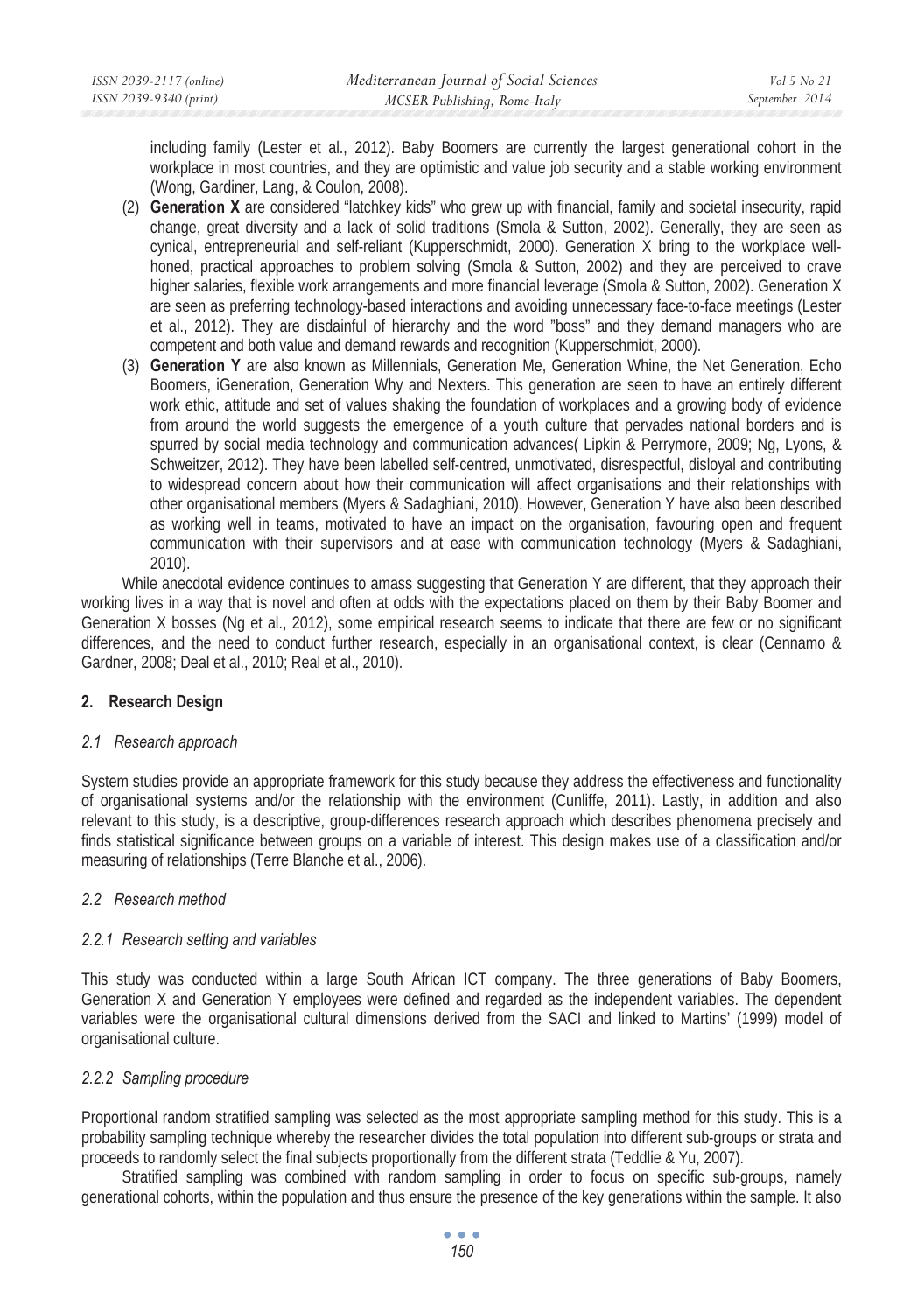| ISSN 2039-2117 (online) | Mediterranean Journal of Social Sciences | Vol 5 No 21    |
|-------------------------|------------------------------------------|----------------|
| ISSN 2039-9340 (print)  | MCSER Publishing, Rome-Italy             | September 2014 |

allowed the researcher to sample the rare extremes of the given population and this technique led to higher statistical precision compared to random sampling (Teddlie & Yu, 2007). Since the strata used in this process were based on prespecified generational groups, there were no overlapping strata.

#### *2.2.3 Research participants*

Owing to cost, time and operational restrictions, only permanent employees from middle management levels and below were targeted ( $N = 20$  771) and made up the population.

The response rate was ultimately 15.14% which yielded a total of 455 research participants with usable questionnaires. Of the respondents, Generation X was the most represented at 54.5% of respondents, while 33.4% and 12.5% of respondents comprised Baby Boomers and Generation Y respectively. Table 1 below provides a summary of the descriptive statistics in terms of the biographical and demographical profile of the respondents.

| <b>Variable</b>   | Category            | Frequency (f) | Percentage (%) |
|-------------------|---------------------|---------------|----------------|
|                   | Male                | 322           | 70.8           |
| Gender            | Female              | 133           | 29.2           |
|                   | African             | 173           | 38.0           |
|                   | Coloured            | 60            | 13.2           |
| Race              | Indian              | 42            | 9.2            |
|                   | <b>White</b>        | 180           | 39.6           |
|                   | <b>Baby Boomers</b> | 152           | 33.4           |
| <b>Generation</b> | <b>Generation X</b> | 248           | 54.5           |
|                   | <b>Generation Y</b> | 55            | 12.1           |
|                   | Management          | 35            | 7.7            |
| Level             | Operational         | 284           | 62.4           |
|                   | Specialist          | 99            | 21.8           |
|                   | Supervisor          | 37            | 8.1            |

**Table 1:** Biographical and demographical profile of the respondents (*n* = 455)

#### *2.2.4 The measuring instrument*

The South African Organisational Culture Instrument (SACI), developed by Martins (1989), was the primary measuring instrument used in this study. It has been scientifically and objectively proven valid and reliable (Martins & Von der Ohe, 2006; Martins & Coetzee, 2007) and was therefore appropriate for use in this study.

The instrument consisted of 89 items, but owing to operational time constraints imposed by the organisation, the questionnaire was shortened to 60 items that were representative of the seven dimensions of the original questionnaire. Respondents made use of a five-point Likert scale to rate each statement. All factors were scored such that a low score indicated non-acceptance of the cultural dimension, while a high score indicated acceptance (Martins & Coetzee, 2007).

#### *2.2.5 Research procedure*

Informed consent was obtained from all the research participants and participants were reassured that participation was voluntary and they had the right to withdraw from the process at any time. It was explained that the risks associated with partaking in the study were minimal as participants remained anonymous and responses could not be traced back to any particular individual. The survey was electronically completed by participants via the organisation's private network which was accessible only to its employees. This contributed towards effective sample control and disallowed employees from forwarding the survey to external persons to complete (Simsek & Veiga, 2001).

#### *2.2.6 Data analysis*

Descriptive statistics, factor and reliability analysis, and inferential statistics were measured using SPSS Version 20. The Kruskal Wallis test was used to identify possible significant differences between generational perceptions of the dimensions of organisational culture and to identify the presence of generational sub-cultures.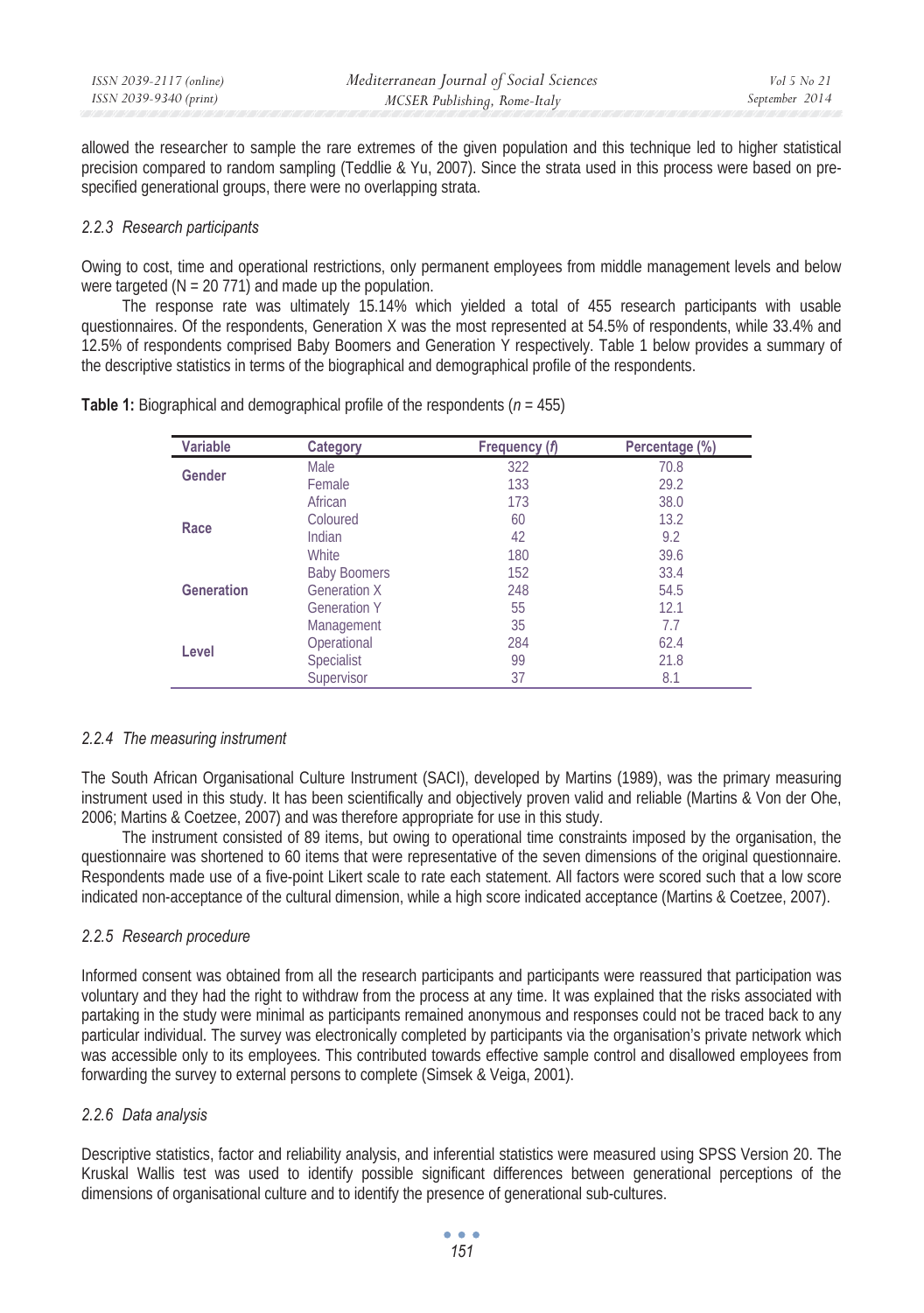### **3. Results**

### *3.1 Factor and reliability analysis for the SACI*

Because the SACI instrument used in this study was shortened to 60 items for operational reasons, a factor analysis was conducted to identify and confirm the dimensions which comprise organisational culture.

**Table 2:** The Kaiser-Meyer-Olkin (KMO) measure of sampling adequacy (MSA) and Bartlett's test of sphericity of the SACI

| Kaiser-Meyer-Olkin measure of sampling adequacy | 9523               |           |  |
|-------------------------------------------------|--------------------|-----------|--|
|                                                 | Approx. chi-square | 18352.356 |  |
| Bartlett's test of sphericity                   |                    | 1770      |  |
|                                                 | Sia                | 0.000     |  |

As displayed in table 2 above, The Kaiser-Myer-Olkin value was 0.952, therefore exceeding the recommended value of 0.6 (SPSS Version 20). Bartlett's test of sphericity reached statistical significance ( $p = 0.000$ ) supporting the factorability of the correlation matrix.

Ten factors were postulated according to Kaiser's criterion and extracted by means of a principal component analysis. All components with an eigenvalue of less than 1 were eliminated, which resulted in a total of ten components.

The factor matrix obtained was rotated to simple structure by means of Varimax rotation. Factors with fewer than three items were eliminated because a factor with fewer than three items is generally considered weak and unstable (Costello & Osborne, 2005). It was decided to retain seven factors for further investigation and analysis. Table 3 below provides reliability statistics for the questionnaire in terms of the Cronbach alphas for each dimension of organisational culture. Reliability statistics range from 0 to 1, and an internal reliability coefficient of 0.70 or higher is deemed acceptable (Terre Blanche et al., 2006). The reliability coefficients for the seven dimensions ranged between 0.727 and 0.944 which is acceptable. In addition, the overall reliability was 0.967, which is well within the recommended range.

#### *3.2 Descriptive statistics*

#### *3.2.1 Overall organisational culture results*

The organisational culture is described through the mean scores of the dimensions of organisational culture as displayed in table 3. In this study, an average of 3.2 is the reasonable cut-off point chosen to differentiate between positive and negative perceptions (Odendaal & Roodt, 1998).

| <b>Dimension</b>                  | N   | Mean | <b>Std deviation</b> | <b>Skewness</b> | <b>Kurtosis</b> | Cronbach alphas |
|-----------------------------------|-----|------|----------------------|-----------------|-----------------|-----------------|
| Leadership                        | 455 | 3.54 | 0.84670              | $-0.649$        | $-0.036$        | 0.944           |
| Strategy and change management    | 455 | 3.06 | 0.81108              | $-0.358$        | $-0.411$        | 0.914           |
| Employee needs                    | 455 | 2.83 | 0.86572              | $-0.105$        | $-0.807$        | 0.889           |
| Means to achieve objectives       | 455 | 3.02 | 0.77416              | $-0.248$        | $-0.514$        | 0.862           |
| Management processes              | 455 | 3.30 | 0.71433              | $-0.388$        | $-0.195$        | 0.860           |
| Organisational goals              | 455 | 3.99 | 0.65500              | $-0.697$        | 1.360           | 0.727           |
| External and internal environment | 455 | 3.60 | 0.75434              | $-0.442$        | 0.184           | 0.790           |

**Table 3:** Descriptive statistics and reliabilities of the SACI

The majority of the dimensions have a mean of above 3.2, namely leadership (3.54), management processes (3.30), organisational goals (3.99) and external and internal environment (3.60). These dimensions of organisational culture were therefore perceived positively by the respondents.

The remaining three dimensions have means of below 3.2, and therefore it can be interpreted that respondents viewed these dimensions more negatively than the aforementioned dimensions.

The next section details the results of the Kruskal Wallis test calculated firstly at the dimension level and then at the item level of the SACI.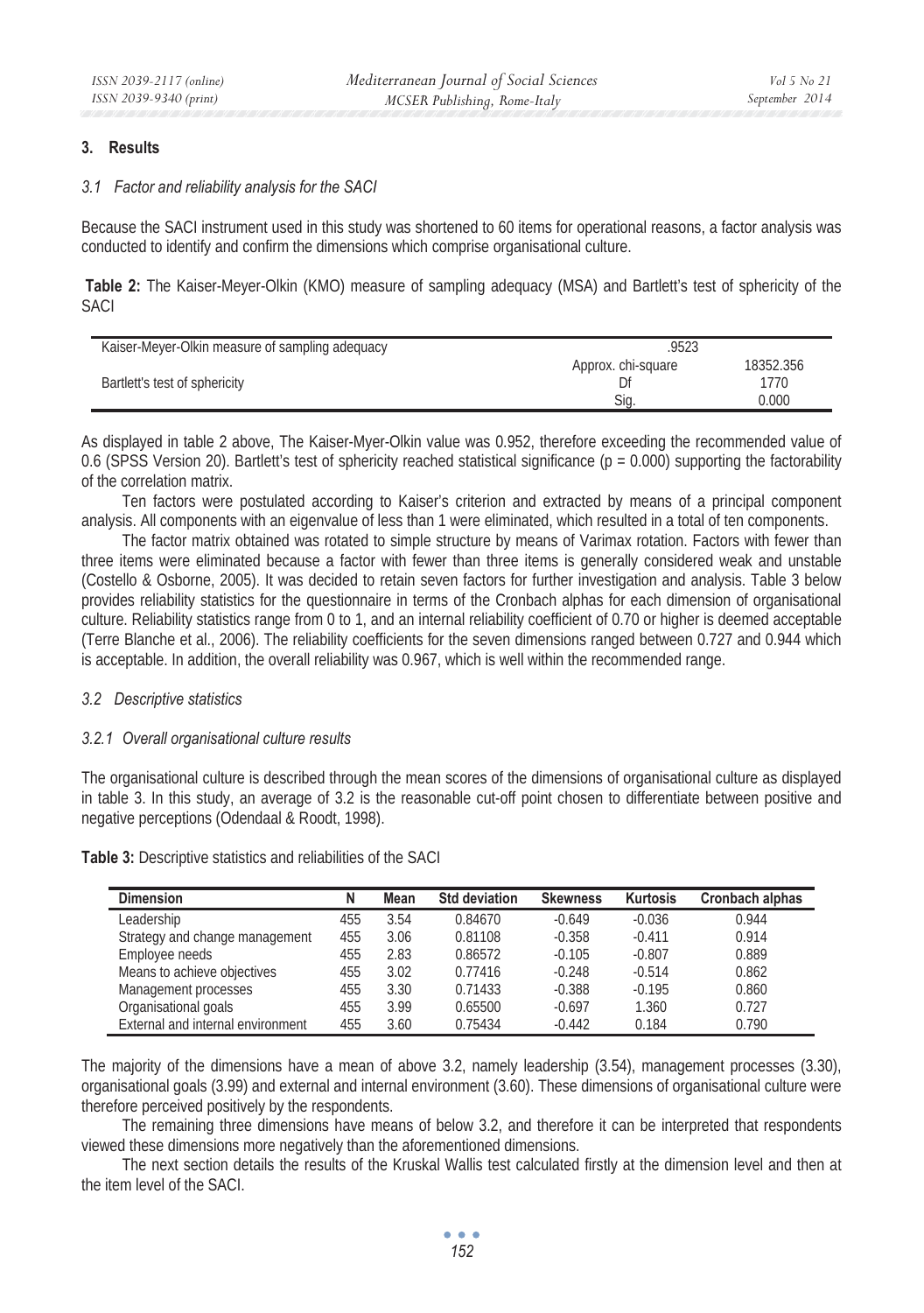### *3.2.2 Results of dimensions and items*

Table 4 below provides a summary of the results of the means by generation per dimension. The dependent variables were not normally distributed, expect for one, and therefore a Kruskal-Wallis test, which is a non-parametric test, was used to identify possible significant differences between the three generations and the dimensions of organisation culture.

**Table 4:** Results of Kruskal-Wallis test for dimensions of organisational culture

| <b>Dimension</b>                  | Mean                |                     |                     | Chi-square | df | Asymp. sig. |
|-----------------------------------|---------------------|---------------------|---------------------|------------|----|-------------|
|                                   | <b>Baby Boomers</b> | <b>Generation X</b> | <b>Generation Y</b> |            |    |             |
| Leadership                        | 3.50                | 3.44                | 3.96                | 15.799     |    | $0.000*$    |
| Strategy and change management    | 3.09                | 2.97                | 3.41                | 15.584     |    | $0.000*$    |
| Employee needs                    | 2.95                | 2.67                | 3.20                | 20.833     |    | $0.000*$    |
| Means to achieve objectives       | 3.04                | 2.95                | 3.29                | 8.2575     |    | $0.016*$    |
| Management processes              | 3.33                | 3.24                | 3.49                | 7.436      |    | $0.024*$    |
| Organisational goals              | 3.94                | 4.00                | 4.09                | 5.698      |    | 0.058       |
| External and internal environment | 3.59                | 3.58                | 3.72                | 2.453      |    | 0.293       |

 $P < 0.05$ 

As reflected in table 4 above, the significance level is less than 0.05 for five of the seven dimensions. There is thus a statistically significant difference between the three generational cohorts with regard to the dimensions of leadership, strategy and change management, employee needs, means to achieve objectives and management processes.

Probing further, a comparison of the generational responses to each item of the SACI provides more insight into the organisational culture than simply examining the similarities and differences between the dimensions of organisational culture. Table 5 below indicates the items where statistically significant differences (where the significance level is less than 0.05) were found between generations.

**Table 5:** Kruskal-Wallis test: Comparison between generational cohorts and the dimensional items

| <b>Dimension</b>                  | <b>Abbreviated Statements</b>                       | <b>Generation cohort means</b> |      |                            | Chi-<br>square | Df             | Asymp<br>sig |
|-----------------------------------|-----------------------------------------------------|--------------------------------|------|----------------------------|----------------|----------------|--------------|
|                                   |                                                     | Baby<br><b>Boomers</b>         | X    | Generation Generation<br>Y |                |                |              |
| Leadership                        | Sets an example                                     | 3.56                           | 3.48 | 3.98                       | 8.312          | $\overline{2}$ | $.016*$      |
|                                   | Does a good job at people management                | 3.56                           | 3.52 | 3.93                       | 6.735          | $\overline{2}$ | $.034*$      |
|                                   | Is competent                                        | 3.83                           | 3.75 | 4.24                       | 8.760          | $\overline{2}$ | $.013*$      |
|                                   | Removes obstacles                                   | 3.65                           | 3.52 | 4.07                       | 11.442         | $\overline{2}$ | $.003*$      |
|                                   | Encourages subordinates to give their<br>opinion    | 3.72                           | 3.63 | 4.22                       | 14.642         | $\overline{2}$ | $.001*$      |
|                                   | Does a good job of managing the work                | 3.78                           | 3.55 | 4.02                       | 11.184         | $\overline{2}$ | $.004*$      |
|                                   | Have the necessary leadership skills                | 3.30                           | 3.21 | 3.87                       | 16.926         | $\overline{2}$ | $.000*$      |
|                                   | Purposeful action to make contact with<br>employees | 3.09                           | 2.94 | 3.85                       | 26.522         | 2              | $.000*$      |
|                                   | Informs how new plans will affect work              | 3.22                           | 3.02 | 3.85                       | 21.333         | 2              | $.000*$      |
| Strategy and change<br>management | The vision to lead the company<br>successfully      | 3.16                           | 3.13 | 3.65                       | 11.333         | $\overline{2}$ | $.003*$      |
|                                   | Keeps employees informed about the<br>strategy      | 3.22                           | 3.09 | 3.67                       | 12.443         | $\overline{2}$ | $.002*$      |
|                                   | Takes purposeful action to integrate core<br>values | 3.37                           | 3.27 | 3.65                       | 6.340          | $\overline{2}$ | $.042*$      |
|                                   | The company is managed effectively                  | 2.80                           | 2.69 | 3.31                       | 14.085         | $\mathfrak{D}$ | $.001*$      |
|                                   | Those affected by decisions are consulted           | 2.82                           | 2.59 | 3.15                       | 13.058         | 2              | $.001*$      |
| Employee needs                    | Remuneration is fair                                | 3.05                           | 2.55 | 3.07                       | 18.208         | 2              | $.000*$      |
|                                   | Equal opportunities have become a reality           | 2.80                           | 2.34 | 2.80                       | 16.109         | $\overline{2}$ | $.000*$      |
|                                   | Doing what it says regarding equal<br>opportunities | 2.76                           | 2.41 | 2.82                       | 10.803         | $\overline{2}$ | $.005*$      |
|                                   | Cares for it employees                              | 3.19                           | 2.96 | 3.55                       | 12.281         | 2              | $.002*$      |

 $\bullet$   $\bullet$   $\bullet$ *153*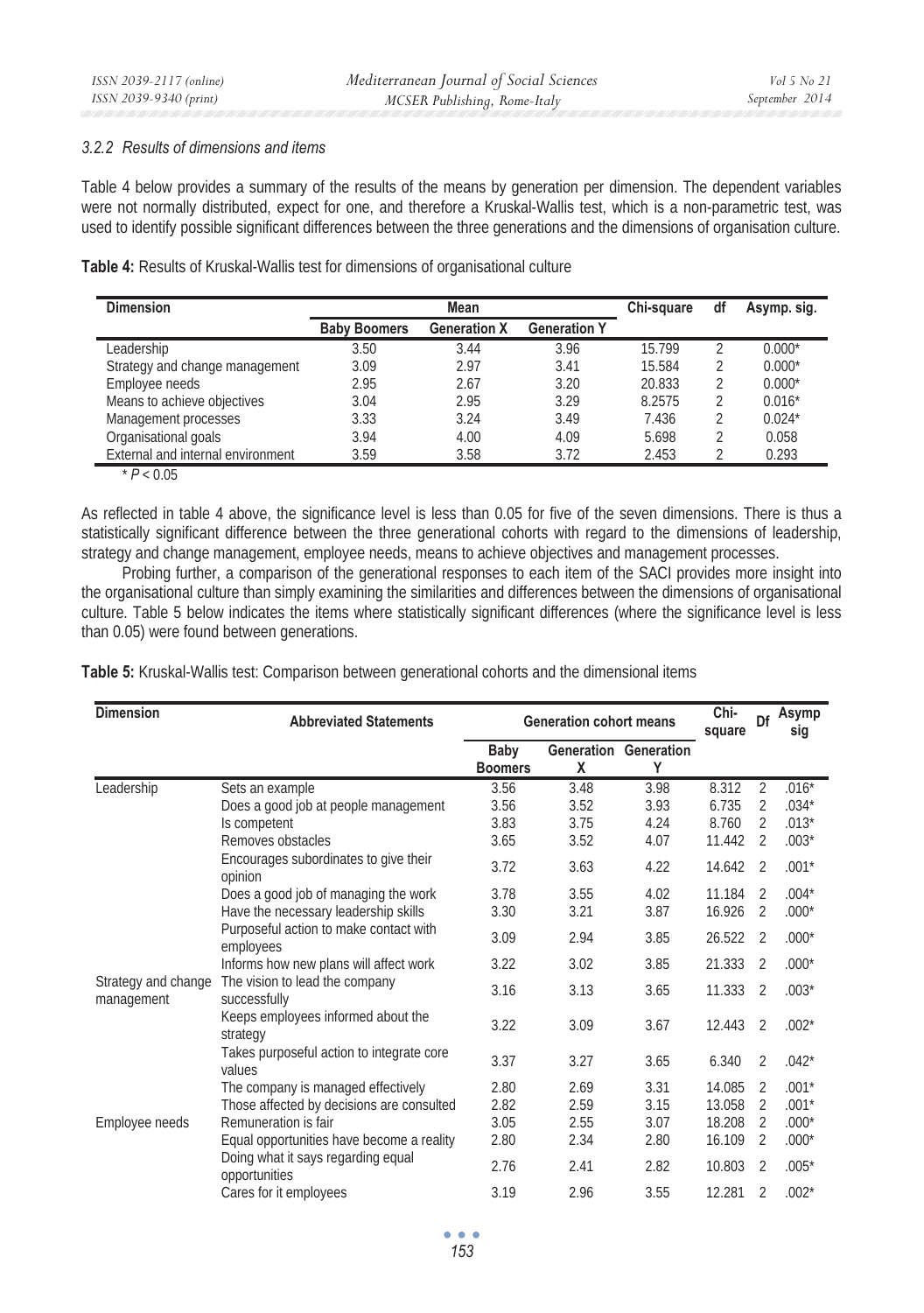| ISSN 2039-2117 (online)<br>ISSN 2039-9340 (print) |                                                                                                        | Mediterranean Journal of Social Sciences<br>MCSER Publishing, Rome-Italy |                      |                      |                            |                         | Vol 5 No 21<br>September 2014 |  |  |
|---------------------------------------------------|--------------------------------------------------------------------------------------------------------|--------------------------------------------------------------------------|----------------------|----------------------|----------------------------|-------------------------|-------------------------------|--|--|
|                                                   | Trust relationship exists<br>Contribution in identifying outputs<br>Recruitment without discrimination | 2.91<br>3.09<br>2.78                                                     | 2.67<br>2.79<br>2.71 | 3.29<br>3.31<br>3.49 | 15.370<br>12.909<br>19.594 | 2<br>$\mathcal{P}$<br>2 | $.000*$<br>$.002*$<br>$.000*$ |  |  |
| Means to achieve<br>objectives                    | Activities of divisions are coordinated                                                                | 2.93                                                                     | 2.84                 | 3.29                 | 7.864                      | 2                       | $.020*$                       |  |  |
|                                                   | Performance evaluated objectively                                                                      | 3.02                                                                     | 2.87                 | 3.45                 | 14.062                     | 2                       | $.001*$                       |  |  |
| Management<br>processes                           | Ensure the success of change                                                                           | 3.22                                                                     | 3.12                 | 3.58                 | 10.714                     | $\mathfrak{D}$          | $.005*$                       |  |  |
|                                                   | Retain best workers<br>Delegate power                                                                  | 2.70<br>3.24                                                             | 2.54<br>3.18         | 3.00<br>3.58         | 8.992<br>8.555             | C.<br>$\mathcal{L}$     | $.011*$<br>$.014*$            |  |  |
| External and internal<br>environment              | Satisfied with the company's involvement<br>in the community                                           | 3.56                                                                     | 3.69                 | 3.91                 | 6.469                      | 2                       | $.039*$                       |  |  |
|                                                   | Shares success with the community                                                                      | 3.53                                                                     | 3.56                 | 3.89                 | 8.013                      |                         | $.018*$                       |  |  |

 $*P<sub>0.05</sub>$ 

The results of the dimensions are discussed below in more detail:

#### *3.2.2.1 Leadership*

The results indicate that all three generations overall have a positive perception of leadership in the organisation. There were significant differences in the degree of positivity between the generations. Generation Y indicated greater agreement than Generation X or Baby Boomers sets an example that can be followed, takes purposeful action to make contact with employees at lower levels, is competent and that managers know their jobs, try to remove obstacles that occur in the work environment, have the necessary leadership skills, inform employees timeously of how new plans and changes will affect their work, and encourage subordinates to give their opinion about work matters.

There were no significant differences between the generations in their perception that they are afforded the opportunity to present their ideas to leadership, that there is sufficient personal discussion of significant matters between employees and leadership and that they solve their differences.

#### *3.2.2.2 Strategy and change management*

Overall this dimension was viewed negatively by Generation X and Baby Boomers, but positively by Generation Y. Generation Y gave the highest ratings of the three generations in terms of their perceptions and were alone in their view that the organisation's executive management has the vision and knowledge to lead the company successfully, that the company is managed effectively and that employees are kept informed about the strategy of the company.

All three generations concurred that the company takes purposeful action to integrate core values with all activities and results.

Although all three generations had a negative perception that when decisions are made at higher levels those most affected by these decisions are consulted, there was a significant difference in the degree of negativity with which they rated this item.

However, there were no significant differences between the generational cohorts in their perception that change is a well-planned process in the organisation and their negative view that the company does not respond quickly to changes in the environment.

#### *3.2.2.3 Employee needs*

This dimension was viewed overall in a negative light by all three generational cohorts, although there were significant differences between the generations' responses on seven of the eight items of the employee needs dimension.

Although viewed negatively, the Generation Y respondents were significantly more positive that remuneration is fair, equal opportunities for all people in the company have become a reality; the company is doing what it says about equal opportunities for all employees; a visible trust relationship exists between employees and management; and recruitment takes places without discrimination in terms of gender, race or language.

Generation Y had a significantly different perception that the company cares for its employees and that employees are afforded the opportunity to make a contribution in identifying the outputs of their own division, whereas Generation X and Baby Boomers viewed these items more negatively.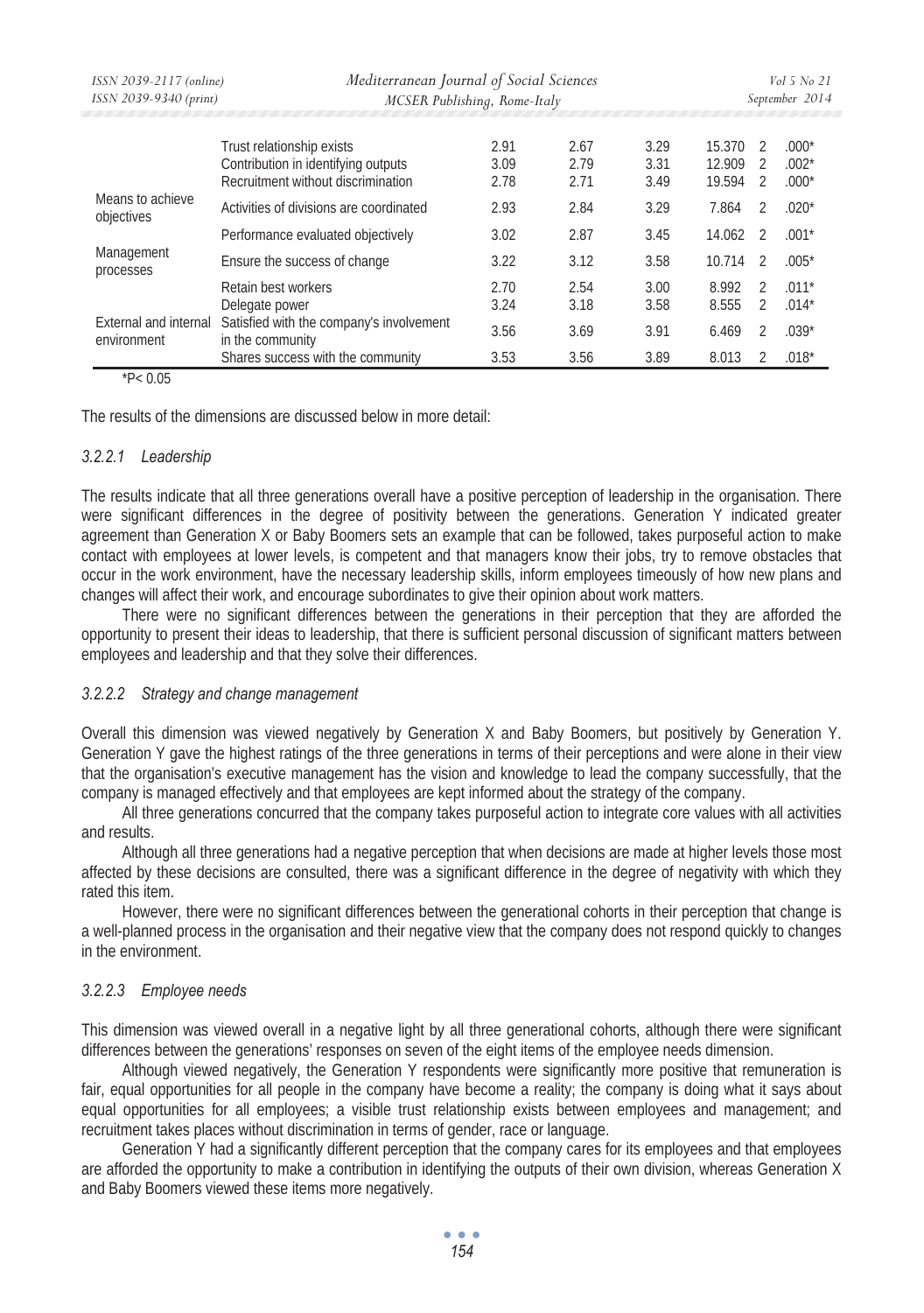There was no significant difference between the three generations' perception that there is openness in the company on matters that are important to employees.

#### *3.2.2.4 Means to achieve objectives*

Baby Boomers and Generation X had a negative perception of this dimension and there were significant differences between two of the nine responses.

The significant differences between the three generations was evident in their perception that activities of the various divisions are coordinated and aligned and performance/achievement is evaluated objectively according to actual results. In both these instances Generation Y respondents were the most positive cohort.

There were no significant differences between the generational cohorts in terms of their negative perception that the system is overloaded with unnecessary paperwork, duplication of work occurs, conflict between divisions in the organisation causes a waste of resources, conflict is not resolved by those involved, and management does not believe that subordinates are self-motivated and have the ability to control their own work.

#### *3.2.2.5 Management processes*

This dimension was viewed positively overall by all three generational cohorts although there were significant differences between their perceptions of three of the eight items of this dimension.

There were significant differences between the generations' perceptions that management does their best to ensure the success of change, the organisation retains its best workers and those in positions of authority delegate as much power as is required to complete tasks successfully.

There were no significant differences in the generations' perceptions that rules and regulations are continuously reviewed and upgraded to cope with change; employees are encouraged to develop better work procedures and methods; the achievement of goals is considered important and therefore enough time is spent on implementation; employees are committed to change and that this will improve the company; and that management and employees collectively formulate objectives.

#### *3.2.2.6 Organisational goals*

All three generations perceived goals positively and there was no significant difference between their responses. This suggests that they all perceived that their own personal goals can be satisfied through the achievement of organisational goals, and that they fully understand the mission and overall objectives of the organisation.

#### *3.2.2.7 External and internal environment*

There were no significant differences between the generational cohorts in terms of their positive perception of this dimension. However, there were significant differences in their responses to two of the four items. Although all positive, the three generations had significantly different perceptions that the company shares its success with the community and that they were satisfied with the company's involvement in the community.

There were no significant differences between their positive perceptions that the company's Employment Equity strategy has been clearly communicated to them and that they understand this strategy.

#### **4. Discussion**

Identifying, understanding and addressing generational sub-cultures amongst employees in the 21st-century world of work is becoming increasingly important if organisations wish to effectively attract, manage and retain talent and compete on a global level. The main contribution of this study at a practical level was therefore to identify the possible existence of generational sub-cultures within an organisation. If generational sub-cultures are present, then the need to develop an organisational talent strategy for effectively attracting, managing and retaining generationally diverse employees is imperative. Contrary to recent empirical studies that show mixed results (Parry & Urwin, 2011) or no significant differences between the generations (Real et al., 2010; Twenge, 2010), the results of this study indicate that there are significant differences in the way generations view five of the seven dimensions of organisational culture and as a result generational sub-cultures are formed within the organisation.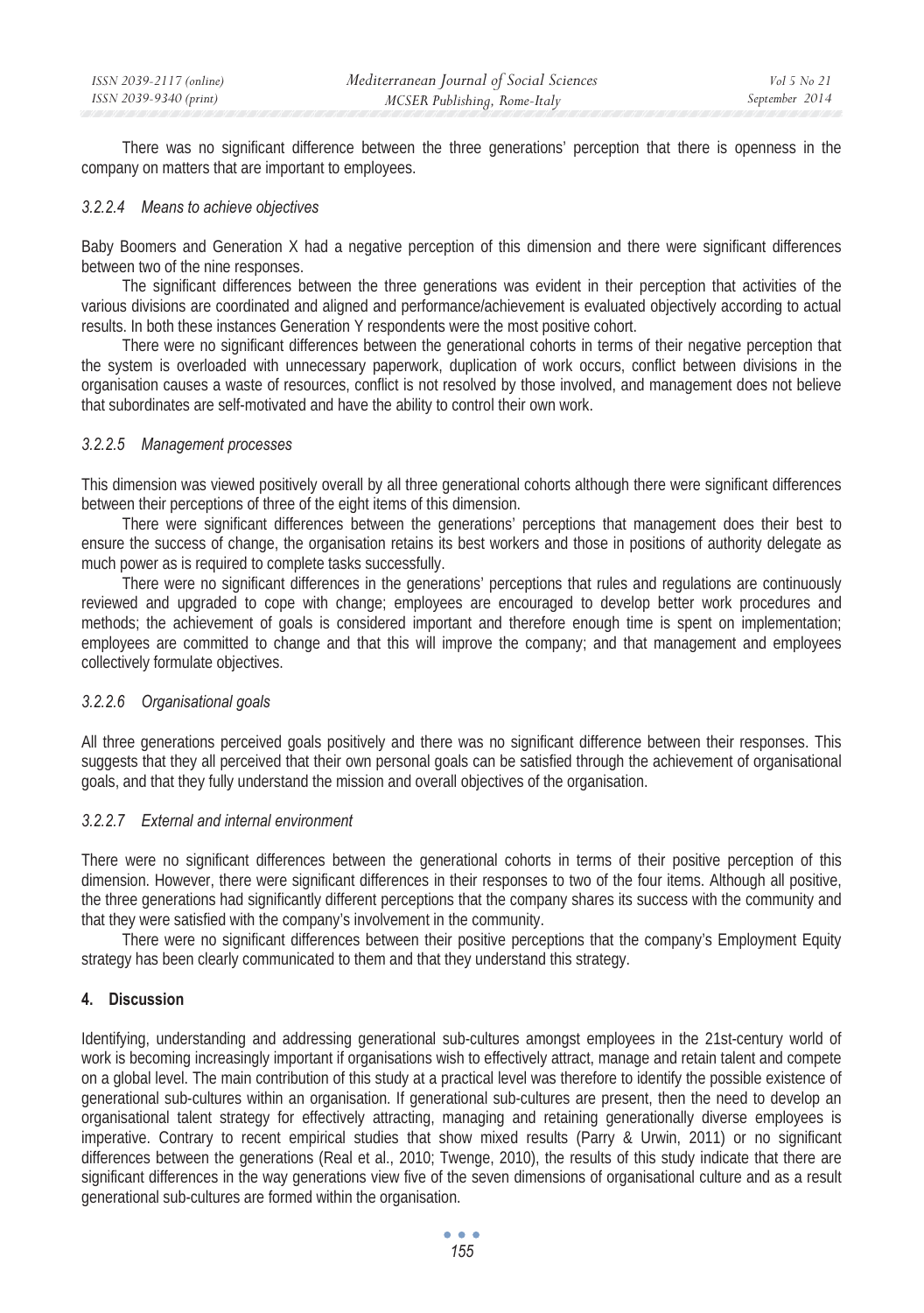The results indicate a clear trend of Generation Y providing the highest ratings for almost all items, Generation X providing the lowest, and Baby Boomers in-between. This supports popular literature that characterises Generation X as typically more cynical and Generation Y as typically more positive, optimistic or even somewhat idealistic about the world of work (De Hauw & De Vos, 2010; Gibson et al., 2009; Lipkin & Perrymore, 2009).

### *4.1 Leadership*

There was a significant difference between the three generational cohorts' view of leadership although all three cohorts experienced leadership positively. Murray, Toulson, and Legg (2011) comment that while all employees may value a supportive leader, the expectations of the way this is manifested in the workplace may differ between the generations.

Myers and Sadaghiani (2010) discuss the traditional practice for leaders to communicate with other leaders within the workplace and not subordinates. It is therefore interesting that the results of this study indicate that employees from all three generational cohorts feel they are afforded the opportunity to present their ideas to leadership and are encouraged to give their opinions on work matters, and there are no significant differences between the generational cohorts in this regard.

#### *4.2 Strategy and change management*

The results indicate there were no significant differences between the generational cohorts in their perception that change is a well-planned process in the organisation and their negative view that the company does not respond quickly to changes in the environment. This implies that all employees believed the company does not respond quickly to change and only Generation Y espoused change as a well-planned process.

In their study, Martins and Von der Ohe (2006) proposed that the more strategic or long-term focused dimensions of organisational culture may have the greatest influence on the creation of sub-cultures. The results of this study indicated significant overall differences between the perceptions of the generations with regard to strategy and change management and confirm the creation of generational sub-cultures based on this more strategic and long-term focused dimension.

#### *4.3 Employee needs*

Overall, this dimension was also viewed negatively by all three generational cohorts, although there were significant differences between the generations' responses on seven of the eight items of the employee needs dimension.

In terms of employee needs, Ng, Schweitzer and Lyons (2010) discuss the popular view that the career-related expectations of Generation Y are "supersized", unrealistic and disconnected from reward and performance. The responses given by Generation Y in this study were higher than Generation X or Baby Boomers for most of the items. Regarding the fairness of salary and fringe benefits, however, all three generations viewed this in a negative light. The recent global economic downturn may be responsible for all three generations lowering their expectations and not Generation Y alone, as expected (De Hauw & De Vos, 2010).

#### *4.4 Means to achieve objectives*

Baby Boomers and Generation X have an overall negative perception of this dimension and there are significant differences between the cohorts' responses to the items.

Hershatter and Epstein (2010) discuss the popular view that Generation Y are a "demanding workforce", "high maintenance" or "needy" in their demand for structure, reassurance and feedback on performance. They are said to experience a large amount of angst when expected to work with ambiguity, without guidelines, templates, or examples, because they are not used to performing without explicit instructions, well-defined criteria for success, and specific deadlines set by others (Hershatter & Epstein, 2010). At the same time, Generation Y are said to be extremely sensitive to negative feedback and criticism, and this is likely to affect their perceptions of how fairly performance is rated (Lipkin & Perrymore, 2009). It is interesting therefore that Generation Y have a positive perception that performance is evaluated objectively based on actual results, whereas Generation X and Baby Boomers view this in an extremely negative light. The organisation in which this study was conducted is large and traditionally bureaucratic, with set structures, procedures and guidelines for success. The results may therefore indicate that Generation Y find that these supporting structures suit their preferences for clarity and feedback, whereas Generation X and Baby Boomers find this more tedious, restrictive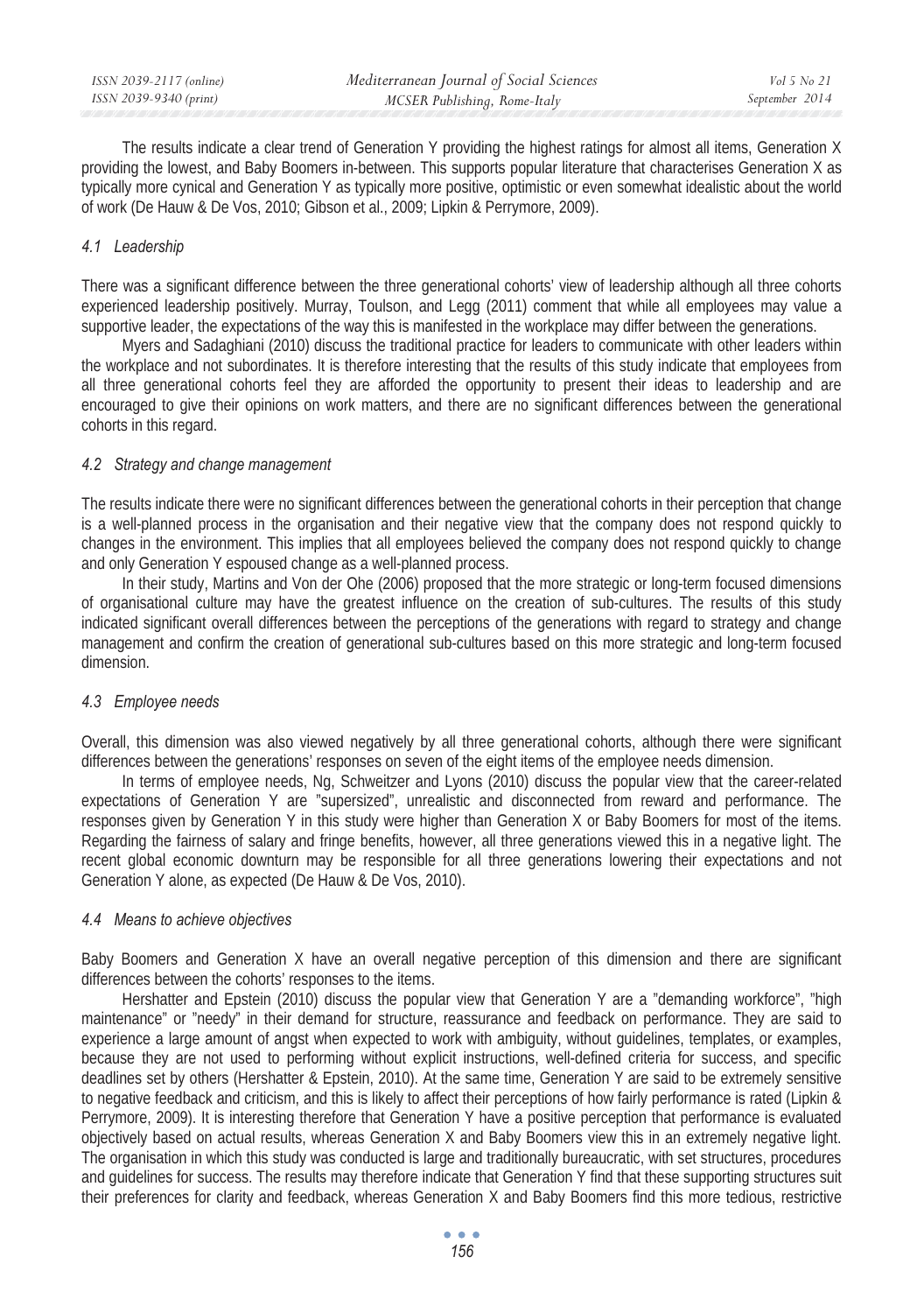and frustrating (Hershatter & Epstein, 2010).

#### *4.5 Management processes*

Latham's (2009) study emphasises the benefit of participation in formulating objectives and goal setting as having a positive effect on performance to the extent that it increases self-efficacy and the discovery of task relevant strategies. This relationship is not moderated by age, however (Latham, 1991), which could explain why there were no significant differences between the cohorts in this regard.

Cardy and Lengnick-Hall (2011) acknowledge that if the best workers are not retained, an organisation can be negatively affected from the operational to the strategic level. Their research provides a model for organisations to influence employee retention based upon the value of employees to the organisation and is not generation specific which aligns to the findings of this study.

In their study, Martins and Von der Ohe (2006) found that sub-cultures were created based on management processes. Although this related mostly to differences in the way things were done between regions, the results of the current study indicated that generational sub-cultures are also formed based on significant differences in the way generational cohorts view management processes.

### *4.6 Organisational goals and objectives*

All three generational cohorts perceived organisational goals positively and there were no significant differences between their responses. Kupperschmidt (2000) discusses the need for today's multi-generational leaders and managers to bring employees together in ways that provide fair and equitable opportunities for each individual to contribute their best and to achieve personal goals in alignment with organisational goals.

### *4.7 External and internal environment*

There were no significant differences between the generational cohorts in terms of their positive ratings of this dimension.

In their empirical study, Ng et al. (2010) found that Generation Y rated social responsibility and commitment to diversity as the most important factor. It is interesting therefore that in this study, all three generations viewed the organisation's commitment to diversity and involvement in the community positively and with no significant difference between them. Perhaps this can be explained in part by the transformation agenda in South Africa following the 1994 elections (Oosthuizen & Naidoo, 2010), in which awareness of diversity, employment equity policies and social responsibility are promoted by law and prioritised in the South African workplace. This could also explain why generational sub-cultures are not formed based on differing perceptions of this dimension of organisational culture.

#### **5. Conclusion**

Based on the results above, the first objective (there are significant differences between Baby Boomers, Generation X and Generation Y employees' perceptions of organisational culture) is accepted as the three generations do view most of the dimensions of organisational culture differently. It can also be concluded that generational sub-cultures are created within the organisation based on differing perceptions of the mentioned dimensions, the second objective (generational sub-cultures have formed within the organisation based on the generational cohorts' different perceptions of organisational culture) can be accepted.

The findings of this study indicated that generational sub-cultures can be identified on the basis of five of the seven dimensions of organisational culture examined. In summary it appears as if organisations need to take note of the similarities between the generations and maintain the strategies for focusing on these. However, organisations need to take note of the different expectations and needs of especially Generation Y which is developing into a separate subculture.

## **6. Limitations**

This study has limitations. This study was conducted within one organisation and the culture questionnaire was adapted for use in this context. It is thus possible that the findings might not be generally applicable to other organisations and contexts.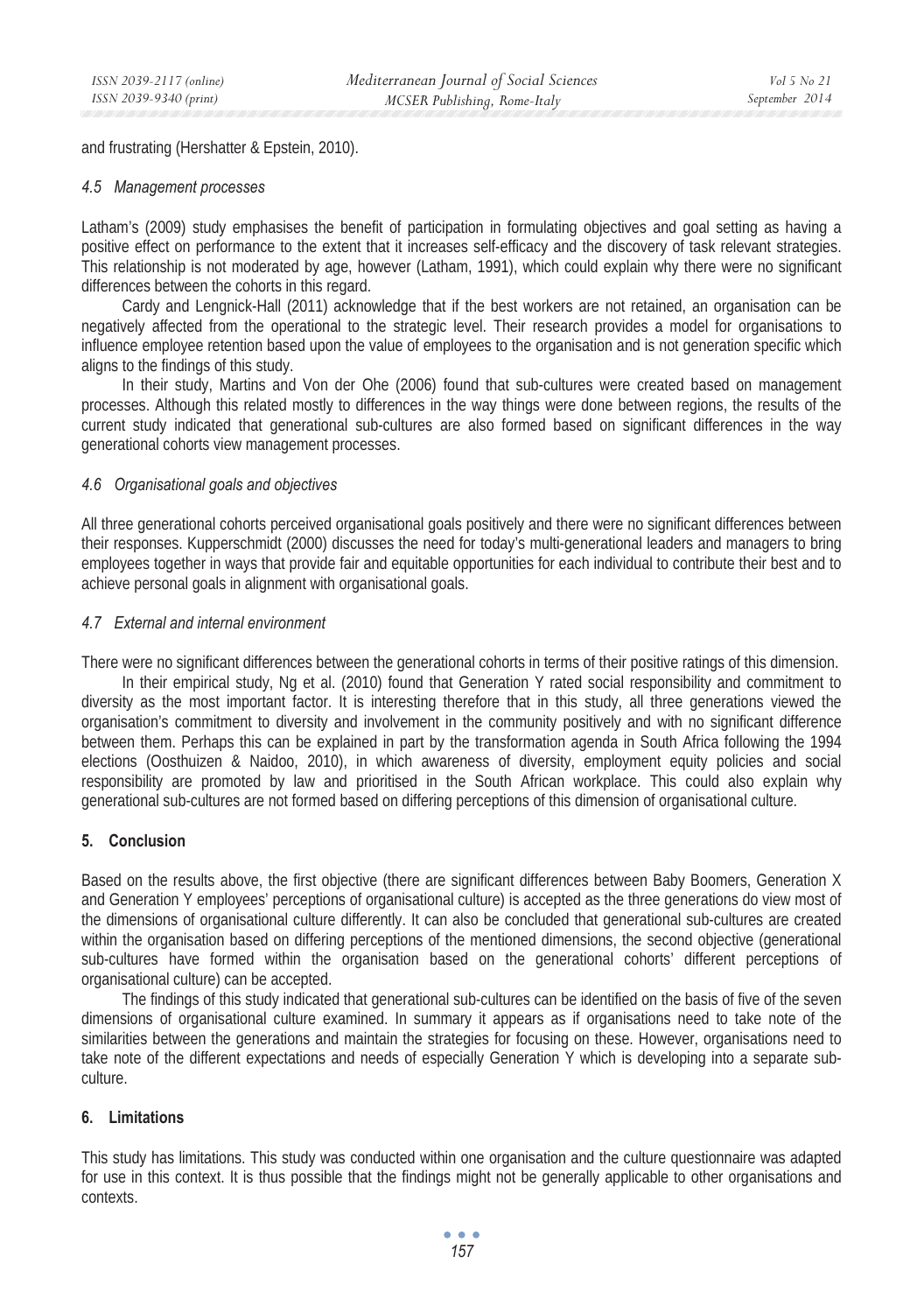| ISSN 2039-2117 (online) | Mediterranean Journal of Social Sciences | <i>Vol 5 No 21</i> |
|-------------------------|------------------------------------------|--------------------|
| ISSN 2039-9340 (print)  | MCSER Publishing, Rome-Italy             | September 2014     |

This study was conducted using quantitative methods without a supportive qualitative phase such as conducting focus groups to verify the data. The concept of generations is complex and the cross-sectional design of this study was a limitation (Arsenault, 2004). A longitudinal study would make it possible to determine whether differences between generations are as a result of age, career stage, life stage or genuine generational differences (Cennamo & Gardner, 2008; Meriac et al., 2010; Parry & Urwin, 2011).

#### **7. Recommendations**

Although there are some empirical studies on generational cohorts, much of the literature is anecdotal. There is mixed support for the existence of generational differences, and more empirical research would be required to substantiate or refute these popular perceptions.

In addition, further studies could examine the relationship between differing human resources practices and the formation of organisational sub-cultures (Palthe & Kossek, 2002). The influence of the South African transformation agenda on generational cohorts and organisational sub-cultures could also be examined in more depth.

The results of this research indicate there is evidence to support the development of talent management strategies aimed at effectively attracting, managing and retaining the generationally diverse workforce currently present in the workplace, focusing especially on Generation Y.

#### **References**

Alvesson, M. (2013). *Understanding organizational culture* (2nd ed.). London: Sage.

- Arsenault, P. M. (2004). Validating generational differences: A legitimate diversity and leadership issue. *Leadership and Organization Development Journal, 25*(2), 124-141.
- Bellou, V. (2010). Organizational culture as a predictor of job satisfaction: The role of gender and age. *Career Development International, 15*(1), 4-19.
- Beyer, J. M., & Trice, H. M. (1987). How an organization's rites reveal its culture. *Organizational Dynamics, 15*(4), 5-24.
- Buss, A. R. (1974). Generational analysis: Description, explanation and theory. *Journal of Social Issues, 30*(2), 55-71.
- Cardy, R.L., & Lengnick-Hall, M.L. (2011). Will they stay or will they go? Exploring a customer-oriented approach to employee retention. *Journal of Business and Psychology*, 26(2), 213-217.
- Cennamo, L., & Gardner, D. (2008). Generational differences in work values, outcomes and person-organisation values fit. *Journal of Managerial Psychology, 23*(8), 891-906.
- Costello, A. B., & Osborne, J. W. (2005). Best practices in exploring factor analysis: Four recommendations for getting the most from your analysis. *Practical Assessment, Research and Evaluation, 10*(7), 1- 9.
- Crough, D. (2012). *The identification and influence of organisational sub-cultures on organisational outcomes.* Unpublished DLitt et Phil (Industrial and Organisational Psychology) thesis. Parkway, Michigan, University of Nebraska: ProQuest LLC.
- Cunliffe, A. L. (2011). Crafting qualitative research: Morgan and Smircich, 30 years on. *Organizational Research Methods, 14*(4), 647- 673.
- Dauber, D., Fink, G., & Yolles, M. (2012). A configuration model of organizational culture. *Sage Open, 2*(1), 1-33.
- De Hauw, S., & De Vos, A. (2010). Millennials' career perspective and psychological contract expectations: Does the recession lead to lowered expectations? *Journal of Business Psychology, 25*, 293-302.
- Deal, J. J., Altman, D. G., & Rogelberg, S. G. (2010). Millennials at work: What we know and what we need to do (if anything). *Journal of Business Psychology, 25*, 191-199.
- Deal, T. E., & Kennedy, A. A. (1982). *Corporate cultures: The rites and rituals of corporate life*. Boston, MA: Addison-Wesley.
- Denison, D. R. (1990). *Corporate culture and organizational effectiveness*. New York: Wiley.
- Foster, K. (2013). Generation and discourse in working life stories. *The British Journal of Sociology, 64*(2), 195-215.
- Gibson, J. W., Greenwood, R. A., & Murphy, E. F. (2009). Generational differences in the workplace: Personal values, behaviours, and popular beliefs. *Journal of Diversity Management, 4*(3), 1-8.
- Hatch, M. J. (1993). The dynamics of organizational culture. *The Academy of Management Review, 18*(4), 657-693.
- Hershatter, A., & Epstein, M. (2010). Millennials and the world of work: An organization and management perspective. *Journal of Business Psychology, 25*, 211-223.
- Hofstede, G., Neuijen, B., Ohayv, D., & Sanders, G. (1990). Measuring organizational cultures: A qualitative and quantitative study across twenty cases. *Administrative Science Quarterly, 35*(2), 2896-316.
- Jermier, J. M., Slocum, J. W., Fry, L. W., & Gaines, J. (1991). Organizational subcultures in a soft bureaucracy: Resistance behind the myth and facade of an official culture. *Organization Science, 2*(2), 170-194.
- Kinicki, A., & Kreitner, R. (2009). *Organizational Behaviour: Key concepts, skills and best practices.* New York: McGraw-Hill Irwin.
- Koburg, C., & Chusmir, L. (1987). Organizational culture relationships with creativity and other job-related variables. *Journal of Business Research, 15*(5), 397-409.
- Kupperschmidt, B. R. (2000). Multi-generation employees: Strategies for effective management. *Health Care Manager, 19*(1), 65-76.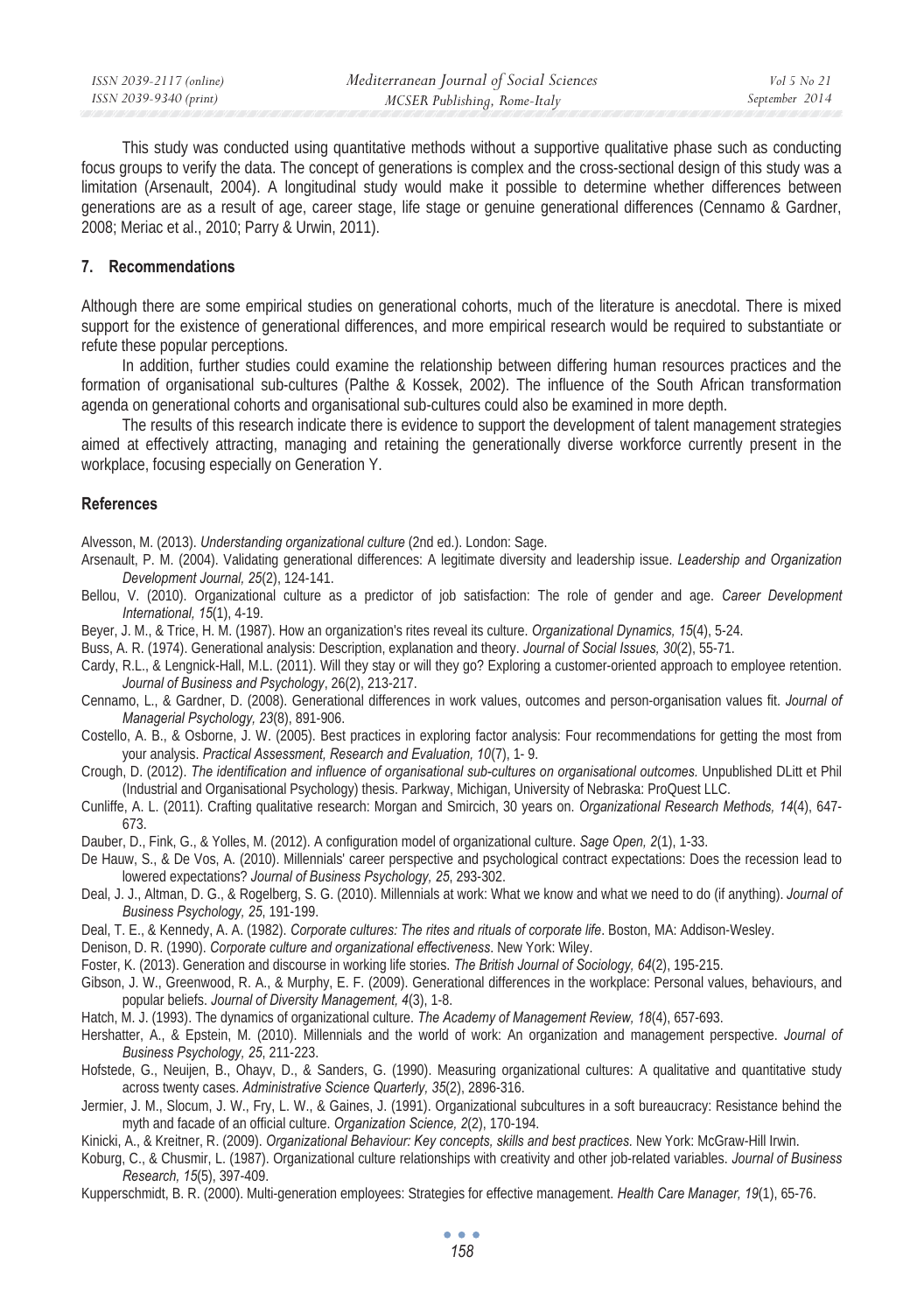| ISSN 2039-2117 (online) | Mediterranean Journal of Social Sciences | Vol 5 No 21    |
|-------------------------|------------------------------------------|----------------|
| ISSN 2039-9340 (print)  | MCSER Publishing, Rome-Italy             | September 2014 |

Latham, G. P. (1991). Self-regulation through goal setting. *Organizational Behaviour and Human Decision Processes, 50*(2), 212-247.

Latham, G. P. (2009). Motivate employee performance through goal setting. In E. A. Locke (Ed.), *Handbook of principles of organizational behaviour* (2nd ed.). West Sussex: Wiley.

Lester, S. W., Standifer, R. L., Schultz, N. J., & Windsor, J. M. (2012). Actual versus perceived generational differences at work: An empirical examination. *Journal of Leadership and Organizational Studies, 19*(3), 341-354.

Lipkin, N. A., & Perrymore, A. J. (2009). *Y in the workplace: Managing the me first generation*. Franklin Lakes: Career Press.

Lok, P., & Crawford, J. (1999). The relationship between commitment and organizational culture, subculture, leadership style and job satisfaction in organizational change and development. *Leadership and Organization Development Journal, 20*(7), 365-374.

Lok, P., Westwood, R., & Crawford, J. (2005). Perceptions of organisational subculture and their significance for organisational commitment. *Applied Psychology: An International Review, 54*(4), 490-514.

Lundby, K., Lee, W., & Macey, W. (2012). Leadership essentials to attract, engage and retain global human talent. In W. Mobley, Y. Want, & M. Li (Eds.), *Advances in Global Leadership* (Vol. 7, pp. 251-270). Emerald Group.

Macky, K., Gardner, D., & Forsyth, S. (2008). Generational differences at work: Introduction and overview. *Journal of Managerial Psychology, 23*(8), 857-861.

Martin, J., & Siehl, C. (1983). Organizational culture and counterculture: An uneasy symbiosis. *Organizational Dynamics, 12*(2), 52-64.

Martins, N. (1989). *Organisasiekultuur in 'n finansiele instelling*. Ongepubliseerde DPhil-proefskrif. Pretoria: University of Pretoria.

Martins, N., & Coetzee, M. (2007). Organisational culture, employee satisfaction, perceived leader emotional competency and personality type: An exploratory study in a South African Engineering Company. *South African Journal of Human Resources Management, 5*(2), 20-32.

Martins, N., & Martins, E. C. (2004). Organisational culture. In S. O. Robbins, & G. Roodt (Eds.), *Organisational behaviour: Global and Southern African perspectives*. Cape Town: Pearson Education South Africa.

Martins, N., & von der Ohe, H. (2006). Detecting sub-cultures in an organisation. *Southern Africa Business Review, 10*(2), 130-149.

Moon, H., Quigley, N. R., & Carson-Marr, J. (2012). How interpersonal motives explain the influence of organisational culture on organisational productivity, creativity and adaptation: The ambidextrous interpersonal motives (AIM) model of organizational culture. *Organizational Psychology Review, 2*(2), 109-128.

Murray, K., Toulson, P., & Legg, S. (2011). Generational cohorts' expectations in the workplace: A study of New Zealanders. *Asia Pacific Journal of Human Resources, 49*(4), 476-493.

Myers, K. K., & Sadaghiani, K. (2010). Millennials in the workplace: A communication perspective on millennials' organizational relationships and performance. *Journal of Business Psychology, 25*, 225-238.

Ng, E. S., Lyons, S. T., & Schweitzer, L. (Eds.). (2012). *Managing the new workforce: International perspectives on the millennial generation*. Boston, MA: Edward Elgar.

Ng, E. S., Schweitzer, L., & Lyons, S. T. (2010). New generation, great expectations: A field study of the millennial generation. *Journal of Business Psychology, 25*, 281-292.

Odendaal, A., & Roodt, G. (1998). Corporate culture and participation: Independent constructs? *Journal of Industrial Psychology, 24*(3), 14-21.

Oosthuizen, R. M., & Naidoo, V. (2010). Attitudes towards and experience of employment equity. *SA Journal of Industrial Psychology, 36*(1), 1-9.

Palthe, J., & Kossek, E. E. (2003). Subcultures and employment modes: Translating HR strategy into practice. *Journal of Organizational Change Management, 16*(3), 287-308.

Parry, E., & Urwin, P. (2011). Generational differences in work values: a review of theory and evidence. *International Journal of Management Reviews, 13*, 79-96.

Pettigrew, A. M. (1979). On studying organizational cultures. *Administrative Science Quarterly, 24*, 570-581.

Real, K., Mitnick, A. D., & Maloney, W. F. (2010). More similar than different: Millennials in the US building trades. *Journal of Business Psychology, 25*, 303-313.

Reynolds, L., Bush, E. C., & Geist, R. (2008). The Gen Y imperative. *Communication World, 25*(2), 19-22.

Savaneviciene, A. & Stankeviciute, Z. (2011). The interaction between top management and line managers. *Engineering Economics, 22*(4), 412-422.

Schein, E. H. (1990). Organizational culture. *American Psychologist, 45*(2), 109-119.

Schein, E. H. (1992). *Organizational culture and leadership.* San Francisco: Jossey-Bass.

Shih, W., & Allen, M. (2007). Working with generation D: Adopting and adapting to cultural learning and change. *Library Management, 28*(1), 89-100.

Siehl, C., & Martin, J. (1983). Organizational culture and counter culture: An uneasy symbiosis. *Organizational Dynamics, 12*(2), 52-64.

Simons, S., & Rowland, K. (2011). Diversity and its impact on organisational performance: The influence of diversity constructions on expectations and outcomes. *Journal of Technology Management and Innovation, 6*(3), 171-182.

Smola, K., & Sutton, C. (2002). Generational differences: Revisiting generational work values for the new millennium. *Journal of Organizational Behaviour, 23*, 363-382.

Teddlie, C., & Yu, F. (2007). Mixed methods sampling: A typology with examples. *Methods Research, 1*, 77-100.

Terre Blanche, M., & Durrheim, K. (2006). Histories of the present: Social science research in context. In M. Terre Blanche, K. Durrheim, & D. Painter (Eds.), *Research in practice: Applied methods for the social sciences* (2nd ed.). Cape Town: University of Cape Town Press.